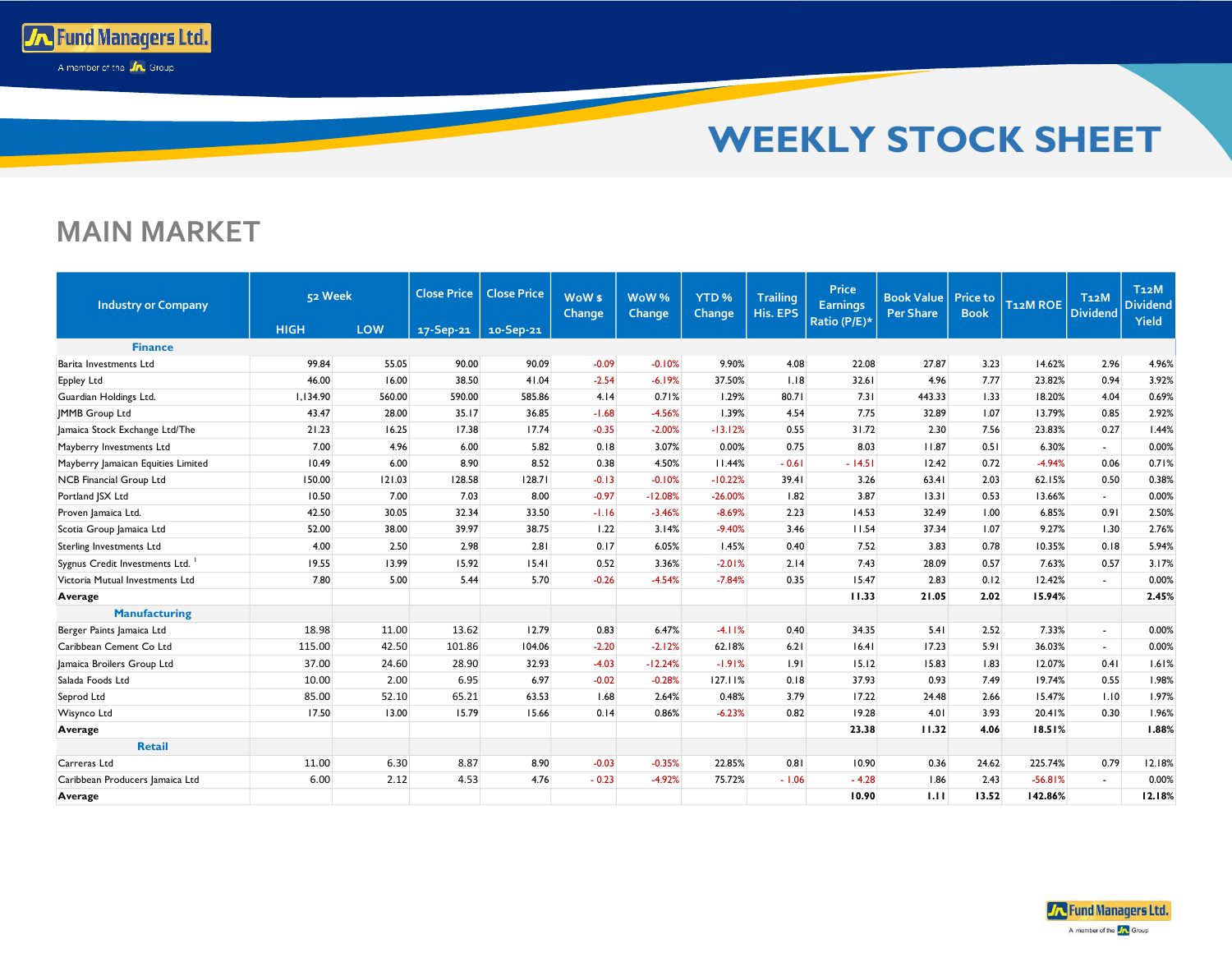| <b>Industry or Company</b>                 | 52 Week     |            | <b>Close Price</b> | <b>Close Price</b> | WoW \$   | WoW%     | YTD <sub>%</sub> | <b>Trailing</b> | <b>Price</b><br><b>Earnings</b> | <b>Book Value</b> | <b>Price to</b> | <b>T12MROE</b> | T <sub>12</sub> M | <b>T12M</b><br><b>Dividend</b> |
|--------------------------------------------|-------------|------------|--------------------|--------------------|----------|----------|------------------|-----------------|---------------------------------|-------------------|-----------------|----------------|-------------------|--------------------------------|
|                                            | <b>HIGH</b> | <b>LOW</b> | 17-Sep-21          | 10-Sep-21          | Change   | Change   | Change           | His. EPS        | Ratio (P/E)*                    | <b>Per Share</b>  | <b>Book</b>     |                | <b>Dividend</b>   | Yield                          |
| <b>Insurance</b>                           |             |            |                    |                    |          |          |                  |                 |                                 |                   |                 |                |                   |                                |
| Key Insurance Co Ltd                       | 11.42       | 4.00       | 4.09               | 4.10               | $-0.01$  | $-0.19%$ | $-31.35%$        | 0.12            | 34.59                           | 1.65              | 2.48            | 7.17%          |                   | 0.00%                          |
| Average                                    |             |            |                    |                    |          |          |                  |                 | 34.59                           | 1.65              | 2.48            | 7.17%          |                   | 0.00%                          |
| <b>Communication</b>                       |             |            |                    |                    |          |          |                  |                 |                                 |                   |                 |                |                   |                                |
| Radio Jamaica Ltd                          | 4.78        | 1.05       | 3.74               | 3.71               | 0.03     | 0.75%    | 118.70%          | 0.12            | 32.04                           | 1.09              | 3.44            | 10.75%         | ÷.                | 0.00%                          |
| Average                                    |             |            |                    |                    |          |          |                  |                 | 32.04                           | 1.09              | 3.44            | 10.75%         |                   | 0.00%                          |
| <b>Conglomerate</b>                        |             |            |                    |                    |          |          |                  |                 |                                 |                   |                 |                |                   |                                |
| Grace Kennedy Ltd                          | 105.99      | 55.50      | 100.03             | 101.88             | $-1.85$  | $-1.82%$ | 59.59%           | 7.09            | 14.10                           | 63.83             | 1.57            | 11.11%         | 1.85              | 3.25%                          |
| Jamaica Producers Group                    | 31.00       | 19.10      | 21.94              | 22.07              | $-0.12$  | $-0.56%$ | 4.50%            | 2.17            | 10.13                           | 14.38             | 1.53            | 15.06%         | 0.20              | 1.00%                          |
| Pan-Jamaican Investment Trust              | 75.00       | 60.00      | 62.13              | 62.16              | $-0.04$  | $-0.06%$ | $-8.62%$         | 5.03            | 12.35                           | 45.66             | 1.36            | 11.01%         | 0.56              | 0.80%                          |
| Sagicor Group Jamaica Ltd                  | 68.00       | 40.00      | 53.99              | 55.07              | $-1.08$  | $-1.95%$ | 8.69%            | 4.01            | 13.47                           | 32.48             | 1.66            | 12.34%         | 1.06              | 2.37%                          |
| Average                                    |             |            |                    |                    |          |          |                  |                 | 12.52                           | 39.09             | 1.53            | 12.38%         |                   | 1.85%                          |
| <b>Leisure</b>                             |             |            |                    |                    |          |          |                  |                 |                                 |                   |                 |                |                   |                                |
| Ciboney Group Ltd                          | 2.30        | 0.13       | 0.40               | 0.45               | $-0.04$  | $-9.97%$ | 81.48%           | $-0.01$         | $-38.32$                        | $-0.01$           | $-80.06$        | 208.91%        | $\sim$            | 0.00%                          |
| Palace Amusement Co Ltd                    | 1,700.00    | 600.00     | 1,000.00           | 1,033.33           | $-33.33$ | $-3.23%$ | $-23.08%$        | $-236.99$       | $-4.22$                         | 34.45             | 29.03           | $-688.01%$     | $\mathbb{R}^+$    | 0.00%                          |
| Pulse Investments Ltd                      | 5.61        | 3.06       | 4.57               | 3.85               | 0.72     | 18.78%   | $-5.38%$         | 0.16            | 28.65                           | 0.78              | 5.89            | 20.56%         | 0.01              | 0.12%                          |
| Supreme Ventures Ltd                       | 22.00       | 13.00      | 17.99              | 18.00              | $-0.01$  | $-0.07%$ | 2.19%            | 1.00            | 17.96                           | 1.56              | 11.52           | 64.16%         | 0.89              | 6.37%                          |
| Average                                    |             |            |                    |                    |          |          |                  |                 | 23.31                           | 1.17              | 15.48           | 42.36%         |                   | 3.25%                          |
| <b>Services</b>                            |             |            |                    |                    |          |          |                  |                 |                                 |                   |                 |                |                   |                                |
| Kingston Wharves Ltd                       | 50.00       | 40.02      | 47.36              | 47.26              | 0.09     | 0.20%    | 2.17%            | 1.75            | 27.01                           | 23.52             | 2.01            | 7.46%          | 0.57              | 1.14%                          |
| Transjamaican Highway Limited              | 1.40        | 0.94       | 1.21               | 1.22               | $-0.02$  | $-1.36%$ | $-8.96%$         | 0.01            | 219.30                          | 0.68              | 1.77            | 0.81%          | 0.01              | 0.61%                          |
| Average                                    |             |            |                    |                    |          |          |                  |                 | 27.01                           | 23.52             | 1.89            | 4.13%          |                   | 0.88%                          |
| <b>Real Estate</b>                         |             |            |                    |                    |          |          |                  |                 |                                 |                   |                 |                |                   |                                |
| Eppley Caribbean Property Fund Ltd SCC     | 57.48       | 35.00      | 40.75              | 37.65              | 3.10     | 8.22%    | $-16.70%$        | 0.90            | 45.46                           | 50.18             | 0.81            | 1.79%          | 0.03              | 0.05%                          |
| Kingston Properties Ltd                    | 11.75       | 5.84       | 9.50               | 8.56               | 0.94     | 11.04%   | 31.03%           | 0.40            | 23.57                           | 6.79              | 1.40            | 5.93%          | 0.20              | 3.18%                          |
| Sagicor Real Estate X Fund Ltd             | 9.05        | 6.01       | 8.41               | 8.47               | $-0.07$  | $-0.77%$ | $-5.87%$         | $-4.96$         | $-1.70$                         | 6.28              | 1.34            | $-78.97%$      | $\sim$            | 0.00%                          |
| Stanley Motta Ltd.                         | 6.45        | 4.61       | 5.16               | 5.60               | $-0.44$  | $-7.91%$ | $-6.23%$         | 1.14            | 4.51                            | 6.38              | 0.81            | 17.92%         | 0.37              | 8.08%                          |
| 138 Student Living Jamaica Ltd             | 8.00        | 3.35       | 5.05               | 4.50               | 0.55     | 12.22%   | 4.40%            | 0.48            | 10.53                           | 11.62             | 0.43            | 4.12%          | $\sim$            | 0.00%                          |
| First Rock Capital Holdings Ltd            | 19.00       | 11.00      | 12.59              | 12.99              | $-0.40$  | $-3.09%$ | 0.26%            | 9.70            | 1.30                            | 120.18            | 0.10            | 8.07%          | 0.28              | 2.14%                          |
| Average                                    |             |            |                    |                    |          |          |                  |                 | 13.95                           | 33.57             | 0.82            | 5.90%          |                   | 3.36%                          |
| <b>Other</b>                               |             |            |                    |                    |          |          |                  |                 |                                 |                   |                 |                |                   |                                |
| 1834 Investments Ltd.                      | 1.30        | 0.77       | 1.05               | 1.08               | $-0.03$  | $-2.78%$ | 7.14%            | 0.07            | 14.15                           | 1.26              | 0.83            | 5.87%          | 0.04              | 4.30%                          |
| MPC Caribbean Clean Energy Limited         | 170.00      | 100.00     | 120.00             | 120.00             | 0.00     | 0.00%    | $-21.57%$        | $-1.25$         | $-96.28$                        | 134.00            | 0.90            | $-0.93%$       | $\sim$            | 0.00%                          |
| Sagicor Select Fund Finance                | 0.70        | 0.48       | 0.54               | 0.55               | $-0.01$  | $-2.52%$ | $-13.14%$        | 0.15            | 3.69                            | 0.84              | 0.64            | 17.27%         | 0.01              | 0.90%                          |
| Sagicor Select Fund Manu & Dist.           | 1.00        | 0.61       | 0.79               | 0.82               | $-0.03$  | $-3.90%$ | 11.74%           | 0.30            | 2.66                            | 1.10              | 0.72            | 27.05%         | 0.01              | 1.50%                          |
| Wigton Windfarm Ltd                        | 0.85        | 0.46       | 0.51               | 0.51               | 0.00     | 0.00%    | $-32.01%$        | 0.06            | 8.94                            | 0.40              | 1.29            | 14.42%         | $\sim$            | 0.00%                          |
| Average                                    |             |            |                    |                    |          |          |                  |                 | 7.36                            | 0.90              | 0.87            | 8.08%          |                   | 2.23%                          |
| <b>Market Average (excluding Outliers)</b> |             |            |                    |                    |          |          |                  |                 | 19.64                           | 25.71             | 4.61            | 13.91%         |                   | 3.51%                          |

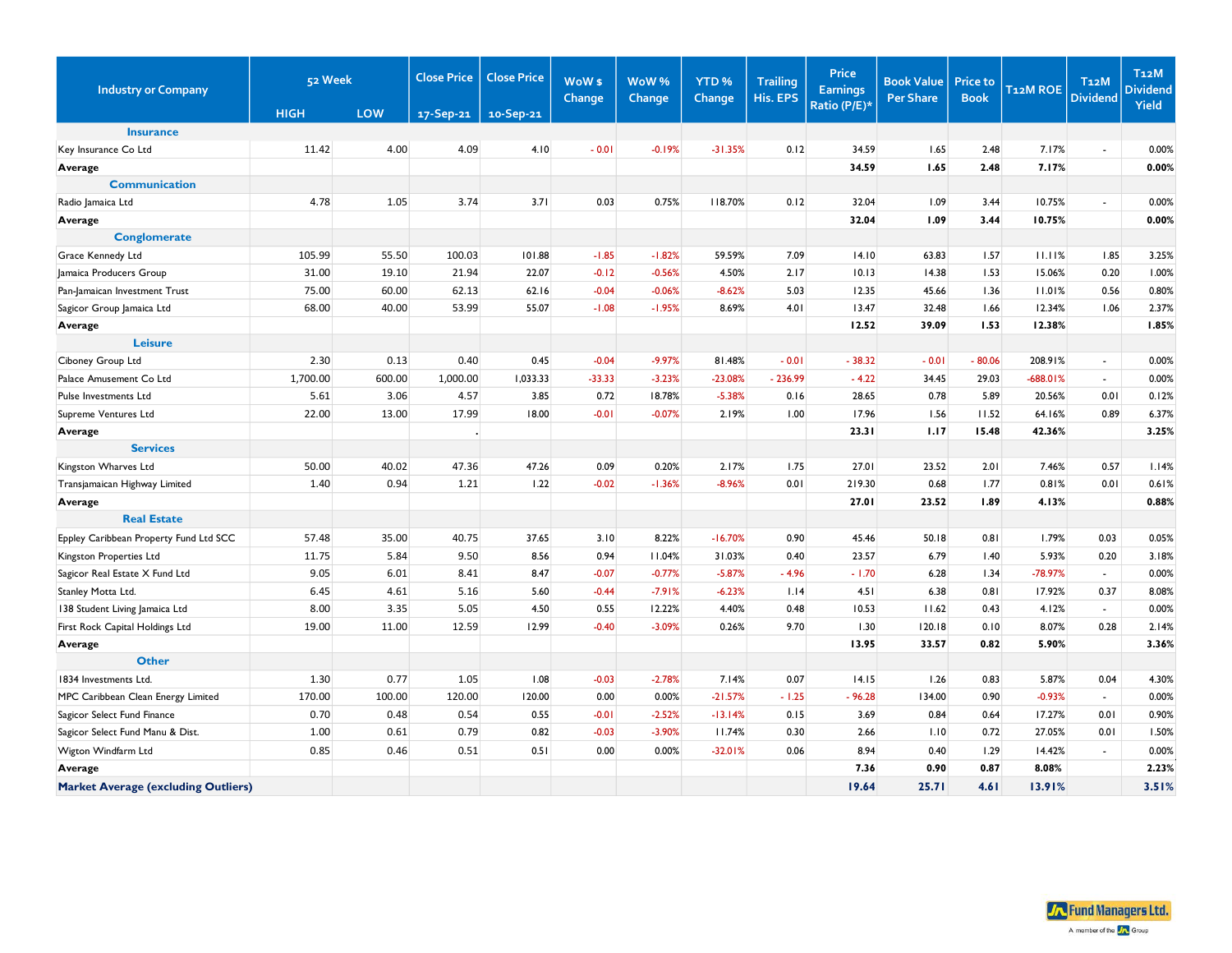## **JUNIOR MARKET**

| <b>Industry or Company</b>      |             | <b>Close Price</b><br>52 Week |           |           |         |           |           | <b>Close Price</b> | WoW <sub>\$</sub><br>Change | WoW <sup>%</sup><br>Change | YTD <sub>%</sub><br>Change | His. EPS<br>Last 4 | <b>Price</b><br><b>Earnings</b> | <b>Book</b><br><b>Value Per</b> | <b>Price to</b><br><b>Book</b> | T <sub>12</sub> M<br><b>ROE</b> | T <sub>12</sub> M<br><b>Dividend</b> | T <sub>12</sub> M<br><b>Dividend</b> |
|---------------------------------|-------------|-------------------------------|-----------|-----------|---------|-----------|-----------|--------------------|-----------------------------|----------------------------|----------------------------|--------------------|---------------------------------|---------------------------------|--------------------------------|---------------------------------|--------------------------------------|--------------------------------------|
|                                 | <b>HIGH</b> | LOW                           | 17-Sep-21 | 10-Sep-21 |         |           |           | <b>Qtrs</b>        | Ratio (P/E)*                | <b>Share</b>               |                            |                    |                                 | Yield                           |                                |                                 |                                      |                                      |
| <b>Finance</b>                  |             |                               |           |           |         |           |           |                    |                             |                            |                            |                    |                                 |                                 |                                |                                 |                                      |                                      |
| Access Financial Services Ltd   | 26.62       | 19.00                         | 21.49     | 21.44     | 0.05    | 0.23%     | $-8.55%$  | 1.17               | 18.34                       | 9.32                       | 2.31                       | 12.57%             | 0.48                            | 2.22%                           |                                |                                 |                                      |                                      |
| <b>ISP Finance Services Ltd</b> | 25.95       | 12.00                         | 23.50     | 17.40     | 6.10    | 35.06%    | 20.51%    | 0.64               | 36.57                       | 4.20                       | 5.60                       | 15.30%             | $\sim$                          | 0.00%                           |                                |                                 |                                      |                                      |
| Lasco Financial Services Ltd    | 4.20        | 2.01                          | 3.18      | 3.19      | $-0.01$ | $-0.18%$  | 25.20%    | 0.27               | 11.98                       | 1.40                       | 2.27                       | 18.98%             | $\sim$                          | 0.00%                           |                                |                                 |                                      |                                      |
| <b>QWI</b> Investments Ltd      | 1.26        | 0.70                          | 0.81      | 0.82      | $-0.00$ | $-0.60%$  | 7.54%     | 0.29               | 2.77                        | 1.33                       | 0.61                       | 22.14%             | $\sim$                          | 0.00%                           |                                |                                 |                                      |                                      |
| SSL Venture Capital Jamaica Ltd | 0.98        | 0.45                          | 0.65      | 0.77      | $-0.12$ | $-15.96%$ | 13.98%    | $-0.00$            | $-808.13$                   | $-0.52$                    | $-1.25$                    | 0.15%              | ÷.                              | 0.00%                           |                                |                                 |                                      |                                      |
| Average                         |             |                               |           |           |         |           |           |                    | 17.41                       | 3.15                       | 1.91                       | 20.99%             |                                 | 2.22%                           |                                |                                 |                                      |                                      |
| <b>Insurance</b>                |             |                               |           |           |         |           |           |                    |                             |                            |                            |                    |                                 |                                 |                                |                                 |                                      |                                      |
| Caribbean Assurance Brokers     | 2.55        | 1.52                          | 1.76      | 1.64      | 0.12    | 7.62%     | $-6.50%$  | 0.09               | 19.53                       | 1.19                       | 1.49                       | 7.61%              | $\sim$                          | 0.00%                           |                                |                                 |                                      |                                      |
| General Accident Insurance Co   | 7.30        | 5.00                          | 5.49      | 5.37      | 0.12    | 2.27%     | $-11.27%$ | 0.25               | 22.15                       | 2.75                       | 2.00                       | 9.01%              | 0.22                            | 3.47%                           |                                |                                 |                                      |                                      |
| IronRock Insurance Co Ltd       | 4.20        | 2.50                          | 3.50      | 3.52      | $-0.02$ | $-0.52%$  | $-7.89%$  | 0.29               | 11.94                       | 2.68                       | 1.31                       | 10.95%             | $\sim$                          | 0.00%                           |                                |                                 |                                      |                                      |
| Average                         |             |                               |           |           |         |           |           |                    | 17.87                       | 2.20                       | 1.60                       | 9.19%              |                                 | 3.47%                           |                                |                                 |                                      |                                      |
| <b>Manufacturing</b>            |             |                               |           |           |         |           |           |                    |                             |                            |                            |                    |                                 |                                 |                                |                                 |                                      |                                      |
| AMG Packaging & Paper Co Ltd    | 2.10        | 1.46                          | 1.66      | 1.65      | 0.01    | 0.61%     | 5.02%     | 0.12               | 14.04                       | 1.15                       | 1.44                       | 10.24%             | $\mathbf{r}$                    | 0.00%                           |                                |                                 |                                      |                                      |
| Blue Power Group Ltd            | 4.47        | 2.50                          | 3.37      | 3.45      | $-0.08$ | $-2.44%$  | 21.19%    | 0.21               | 15.88                       | 2.35                       | 1.44                       | 9.04%              | 0.02                            | 0.49%                           |                                |                                 |                                      |                                      |
| Consolidated Bakeries Jamaica   | 2.00        | 1.02                          | 1.87      | 1.63      | 0.24    | 15.03%    | 38.78%    | $-0.12$            | $-15.20$                    | 3.10                       | 0.60                       | $-3.98%$           | $\sim$                          | 0.00%                           |                                |                                 |                                      |                                      |
| Caribbean Cream Ltd             | 6.90        | 3.70                          | 6.06      | 6.10      | $-0.05$ | $-0.75%$  | 44.50%    | 0.34               | 17.94                       | 2.35                       | 2.58                       | 14.38%             | 0.10                            | 2.30%                           |                                |                                 |                                      |                                      |
| Caribbean Flavours & Fragrance  | 21.00       | 1.35                          | 1.98      | 1.90      | 0.08    | 4.21%     | 23.01%    | 0.09               | 22.18                       | 0.59                       | 3.35                       | 15.11%             | 0.05                            | 0.29%                           |                                |                                 |                                      |                                      |
| Honey Bun 1982 Ltd              | 12.12       | 4.70                          | 8.63      | 8.65      | $-0.02$ | $-0.19%$  | 62.47%    | 0.49               | 17.64                       | 2.09                       | 4.12                       | 23.37%             | 0.13                            | 2.48%                           |                                |                                 |                                      |                                      |
| Jamaican Teas Ltd               | 4.60        | 1.35                          | 3.60      | 3.65      | $-0.04$ | $-1.20%$  | 83.28%    | 0.32               | 11.13                       | 1.50                       | 2.41                       | 21.60%             | 0.07                            | 1.54%                           |                                |                                 |                                      |                                      |
| Lasco Manufacturing Ltd         | 6.00        | 3.35                          | 4.72      | 4.96      | $-0.24$ | $-4.82%$  | 22.63%    | 0.35               | 13.55                       | 2.01                       | 2.35                       | 17.32%             | 0.07                            | 2.04%                           |                                |                                 |                                      |                                      |
| Average                         |             |                               |           |           |         |           |           |                    | 16.05                       | 1.89                       | 2.29                       | 15.87%             |                                 | 1.52%                           |                                |                                 |                                      |                                      |

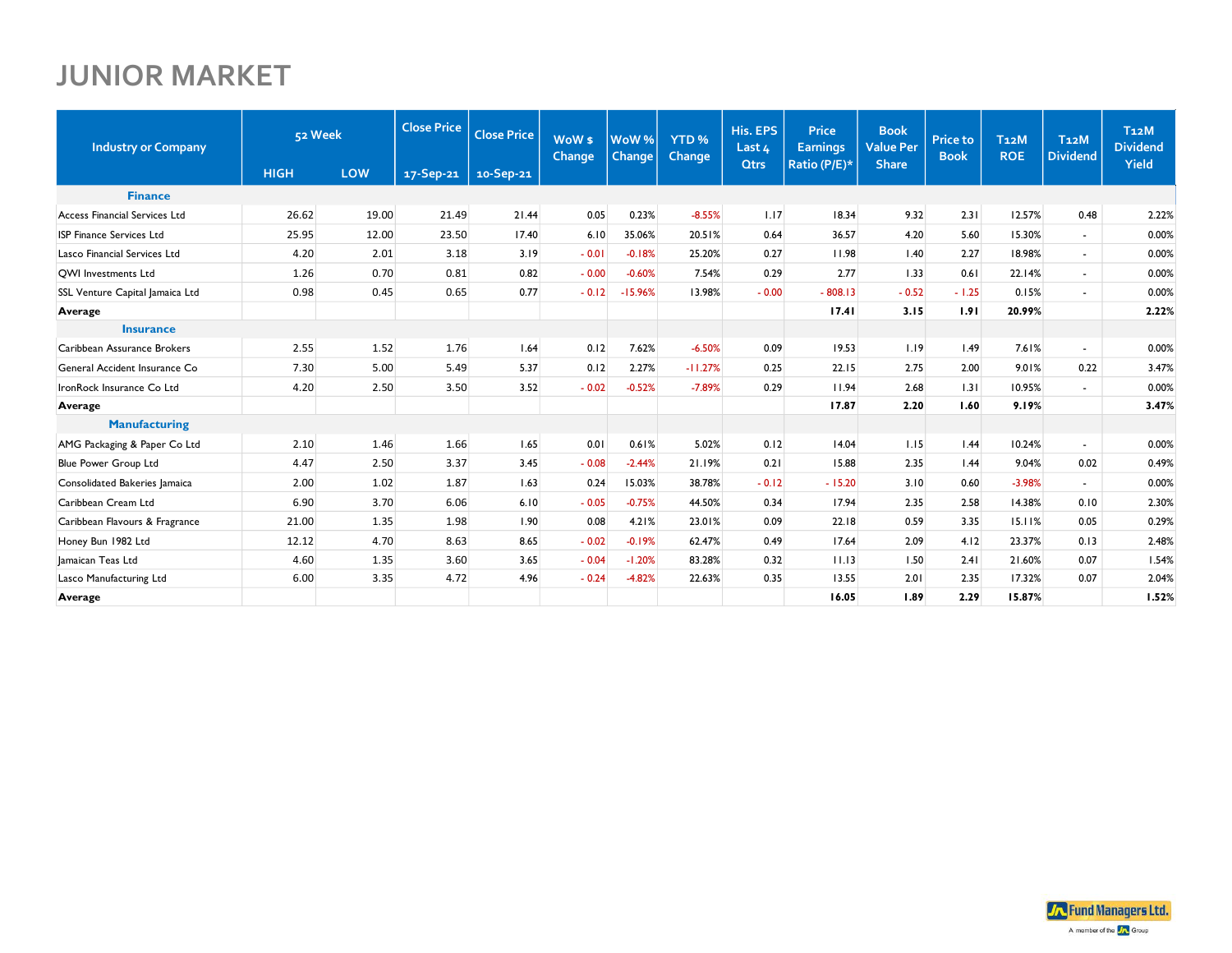| <b>Industry or Company</b>                 |             | 52 Week |           | <b>Close Price</b> | WoW <sub>\$</sub><br>Change | WoW%<br>Change | YTD <sub>%</sub><br>Change | His. EPS<br>Last 4 | <b>Price</b><br><b>Earnings</b> | <b>Book</b><br><b>Value Per</b> | <b>Price to</b><br><b>Book</b> | <b>T12M</b><br><b>ROE</b> | T <sub>12</sub> M<br><b>Dividend</b> | T <sub>12</sub> M<br><b>Dividend</b> |
|--------------------------------------------|-------------|---------|-----------|--------------------|-----------------------------|----------------|----------------------------|--------------------|---------------------------------|---------------------------------|--------------------------------|---------------------------|--------------------------------------|--------------------------------------|
|                                            | <b>HIGH</b> | LOW     | 17-Sep-21 | 10-Sep-21          |                             |                |                            | <b>Qtrs</b>        | Ratio (P/E)*                    | <b>Share</b>                    |                                |                           |                                      | Yield                                |
| <b>Retail</b>                              |             |         |           |                    |                             |                |                            |                    |                                 |                                 |                                |                           |                                      |                                      |
| Lasco Distributors Ltd                     | 4.50        | 2.98    | 3.82      | 3.97               | $-0.16$                     | $-3.91%$       | 19.21%                     | 0.28               | 13.76                           | 1.94                            | 1.97                           | 14.32%                    | 0.07                                 | 2.12%                                |
| Derrimon Trading Co Ltd                    | 3.00        | 2.00    | 2.30      | 2.33               | $-0.03$                     | $-1.39%$       | $-3.26%$                   | 0.09               | 25.23                           | 1.24                            | 1.86                           | 7.36%                     | 0.01                                 | 0.44%                                |
| Everything Fresh Ltd                       | 1.35        | 0.62    | 0.96      | 0.96               | $\sim$                      | 0.00%          | 29.26%                     | $-0.23$            | $-4.25$                         | 0.43                            | 2.23                           | $-52.63%$                 | $\sim$                               | 0.00%                                |
| Fontana Ltd                                | 7.31        | 4.60    | 6.18      | 5.92               | 0.26                        | 4.33%          | 9.19%                      | 0.33               | 18.90                           | 1.44                            | 4.28                           | 22.63%                    | 0.16                                 | 3.41%                                |
| FosRich Company Ltd.                       | 9.50        | 3.02    | 8.03      | 8.09               | $-0.07$                     | $-0.84%$       | 95.27%                     | 0.43               | 18.49                           | 1.96                            | 4.10                           | 22.17%                    | 0.10                                 | 2.59%                                |
| Jetcon Corp Ltd                            | 1.90        | 0.56    | 0.93      | 0.92               | 0.01                        | 1.20%          | 17.91%                     | 0.01               | 74.30                           | 0.96                            | 0.97                           | 1.31%                     | $\bullet$                            | 0.00%                                |
| Indies Pharma Jamaica Ltd                  | 4.90        | 2.31    | 3.40      | 3.43               | $-0.03$                     | $-0.79%$       | 28.50%                     | 0.11               | 29.91                           | 0.56                            | 6.07                           | 20.30%                    | 0.11                                 | 3.89%                                |
| Lumber Depot Ltd                           | 3.70        | 0.95    | 2.98      | 3.18               | $-0.19$                     | $-6.07%$       | 93.41%                     | 0.26               | 11.28                           | 0.56                            | 5.34                           | 47.32%                    | 0.06                                 | 5.77%                                |
| Medical Disposables & Supplies             | 5.55        | 3.51    | 4.94      | 4.61               | 0.33                        | 7.16%          | 17.20%                     | 0.39               | 12.72                           | 3.96                            | 1.25                           | 9.80%                     | 0.07                                 | 1.39%                                |
| Paramount Trading Jamaica Ltd              | 1.90        | 0.95    | 1.05      | 1.14               | $-0.09$                     | $-7.92%$       | $-27.72%$                  | 0.04               | 25.41                           | 0.52                            | 2.03                           | 7.99%                     | 0.04                                 | 3.00%                                |
| Stationary & Office Supplies               | 9.50        | 3.60    | 6.60      | 5.79               | 0.81                        | 13.99%         | 45.37%                     | 0.29               | 22.98                           | 2.67                            | 2.47                           | 10.75%                    | 0.08                                 | 1.43%                                |
| Tropical Battery Compsny Limited           | 1.59        | 0.96    | 1.31      | 1.26               | 0.05                        | 3.61%          | 9.99%                      | 0.05               | 26.30                           | 0.60                            | 2.18                           | 8.29%                     | 0.01                                 | 1.00%                                |
| Average                                    |             |         |           |                    |                             |                |                            |                    | 20.50                           | 1.40                            | 2.90                           | 15.66%                    |                                      | 2.50%                                |
| <b>Leisure</b>                             |             |         |           |                    |                             |                |                            |                    |                                 |                                 |                                |                           |                                      |                                      |
| Dolphin Cove Ltd                           | 12.60       | 5.50    | 10.15     | 9.00               | 1.15                        | 12.78%         | 15.61%                     | 0.10               | 104.61                          | 10.50                           | 0.97                           | 0.92%                     | $\sim$                               | 0.00%                                |
| KLE Group Ltd                              | 1.52        | 0.95    | 1.12      | 1.13               | $-0.01$                     | $-0.88%$       | $-2.61%$                   | $-0.88$            | $-1.27$                         | $-0.46$                         | $-2.44$                        | 191.17%                   | $\blacksquare$                       | 0.00%                                |
| Main Event Entertainment Group             | 5.45        | 2.89    | 4.20      | 3.79               | 0.41                        | 10.80%         | 31.25%                     | $-0.06$            | $-71.07$                        | 1.81                            | 2.32                           | $-3.27%$                  | ÷,                                   | 0.00%                                |
| Average                                    |             |         |           |                    |                             |                |                            |                    | 10.76                           | 3.95                            | 1.64                           | $-1.17%$                  |                                      | 0.00%                                |
| <b>Food &amp; Beverage</b>                 |             |         |           |                    |                             |                |                            |                    |                                 |                                 |                                |                           |                                      |                                      |
| Express Catering Ltd.                      | 6.95        | 2.99    | 4.58      | 4.95               | $-0.36$                     | $-7.33%$       | 29.94%                     | $-0.31$            | $-14.73$                        | 0.14                            | 32.19                          | $-218.56%$                |                                      | 0.00%                                |
| Average                                    |             |         |           |                    |                             |                |                            |                    | $-14.73$                        | 0.14                            | 32.19                          | $-218.56%$                |                                      | 0.00%                                |
| <b>Services</b>                            |             |         |           |                    |                             |                |                            |                    |                                 |                                 |                                |                           |                                      |                                      |
| <b>CAC 2000 Ltd</b>                        | 14.75       | 8.00    | 9.15      | 9.15               | $\sim$                      | 0.00%          | $-29.62%$                  | 0.15               | 59.89                           | 3.08                            | 2.97                           | 4.96%                     | $\sim$                               | 0.00%                                |
| Cargo Handlers Ltd                         | 8.71        | 6.16    | 8.00      | 7.60               | 0.40                        | 5.32%          | 5.26%                      | 0.32               | 25.06                           | 1.42                            | 5.62                           | 22.44%                    | 0.16                                 | 2.24%                                |
| Elite Diagnostic Limited                   | 3.64        | 2.71    | 3.07      | 3.07               | $\mathcal{L}$               | 0.00%          | 2.11%                      | 0.00               | 1,645.10                        | 1.30                            | 2.36                           | 0.14%                     | 0.09                                 | 2.85%                                |
| Future Energy Sources Company Limited      | 3.45        | 1.00    | 2.44      | 2.49               | $-0.05$                     | $-1.94%$       | 205.46%                    | 0.20               | 11.92                           | 0.23                            | 10.50                          | 88.05%                    | $\sim$                               | 0.00%                                |
| <b>Gwest Corporation</b>                   | 1.40        | 0.56    | 1.05      | 0.96               | 0.08                        | 8.65%          | 39.53%                     | 0.06               | 18.04                           | 1.40                            | 0.75                           | 4.14%                     | $\blacksquare$                       | 0.00%                                |
| Knutsford Express Services Ltd             | 9.00        | 5.10    | 6.56      | 7.00               | $-0.44$                     | $-6.32%$       | $-2.94%$                   | $-0.19$            | $-34.15$                        | 1.33                            | 4.92                           | $-14.42%$                 | $\mathbf{r}$                         | 0.00%                                |
| Mailpac Group Limited                      | 4.43        | 1.85    | 3.50      | 3.51               | $-0.01$                     | $-0.34%$       | 25.78%                     | 0.18               | 19.37                           | 0.20                            | 17.68                          | 91.24%                    | 0.16                                 | 7.81%                                |
| tTech Ltd                                  | 6.70        | 4.08    | 4.50      | 4.20               | 0.30                        | 7.14%          | 4.65%                      | 0.24               | 18.80                           | 2.35                            | 1.91                           | 10.18%                    | 0.05                                 | 0.91%                                |
| Average                                    |             |         |           |                    |                             |                |                            |                    | 25.51                           | 1.41                            | 5.84                           | 31.59%                    |                                      | 3.45%                                |
| <b>Other</b>                               |             |         |           |                    |                             |                |                            |                    |                                 |                                 |                                |                           |                                      |                                      |
| <b>ICREATE Limited</b>                     | 0.99        | 0.52    | 0.77      | 0.79               | $-0.02$                     | $-2.76%$       | 30.47%                     | $-0.11$            | $-6.90$                         | $-0.14$                         | $-5.63$                        | 81.53%                    | $\sim$                               | 0.00%                                |
| The Limners and Bards Company Ltd          | 4.10        | 2.01    | 3.86      | 3.35               | 0.51                        | 15.24%         | 26.26%                     | 0.17               | 22.63                           | 0.57                            | 6.81                           | 30.10%                    | 0.11                                 | 4.07%                                |
|                                            |             |         |           |                    |                             |                |                            |                    | 22.63                           | 0.57                            | 6.81                           | 55.81%                    |                                      | 4.07%                                |
| <b>Market Average (excluding Outliers)</b> |             |         |           |                    |                             |                |                            |                    | 18.68                           | 1.84                            | 3.28                           | 24.85%                    |                                      | 2.87%                                |